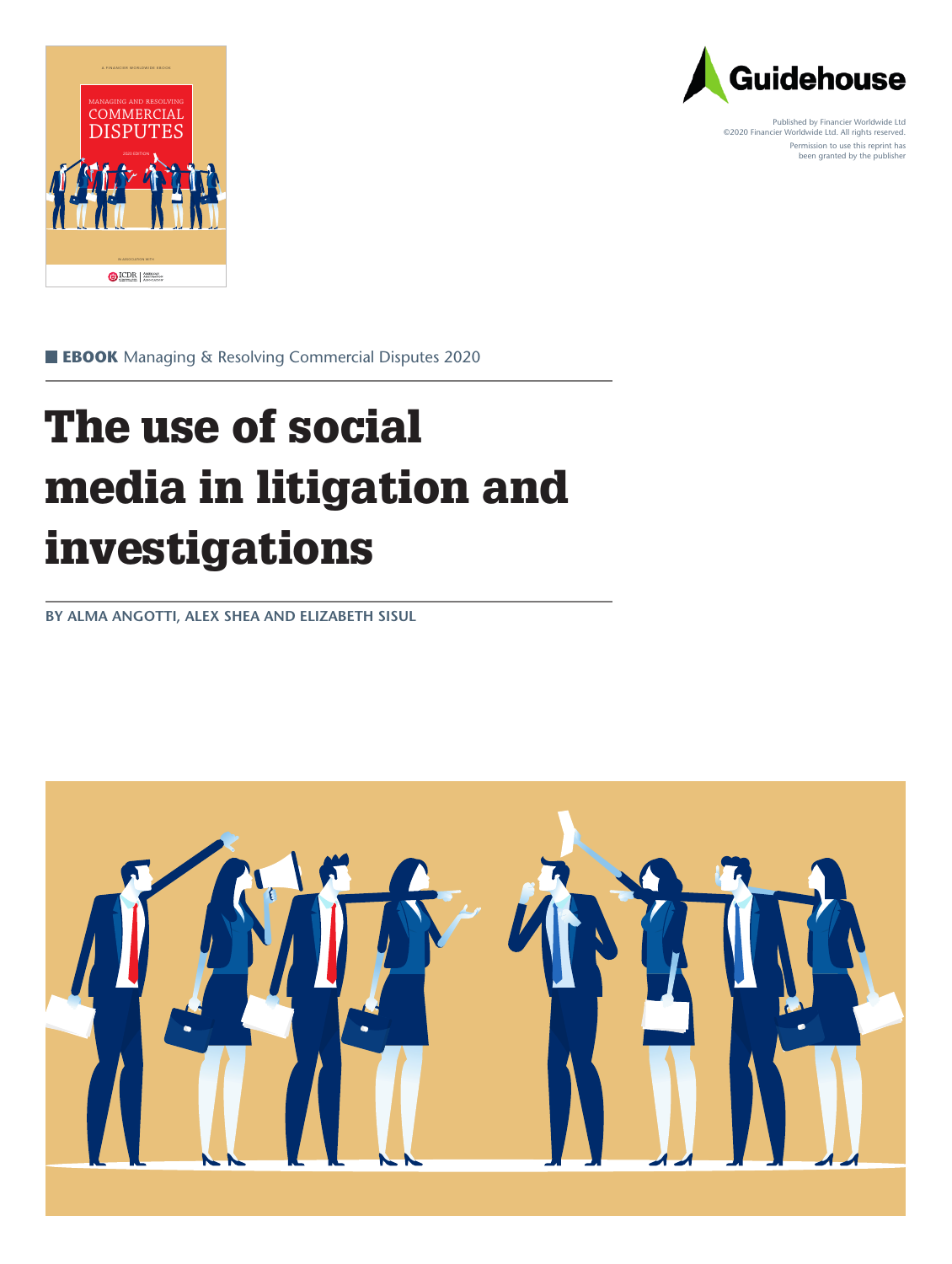# THE USE OF SOCIAL MEDIA in litigation and **INVESTIGATIONS**

BY ALMA ANGOTTI, ALEX SHEA AND ELIZABETH SISUL

over the past decade, social media has become an increasingly integral part of our social fabric, serving as a critical tool for networking, community building, commerce and so much more. With its increasing prevalence, social media has also become a way for people to, intentionally or unintentionally, track their lives – both professionally and personally. It is natural, then, that social media can also be a valuable tool for members of the legal community. Indeed, practical uses of social media in the legal system run the gamut from vetting an expert witness to providing evidence corroborating a crime. As such, integrating social media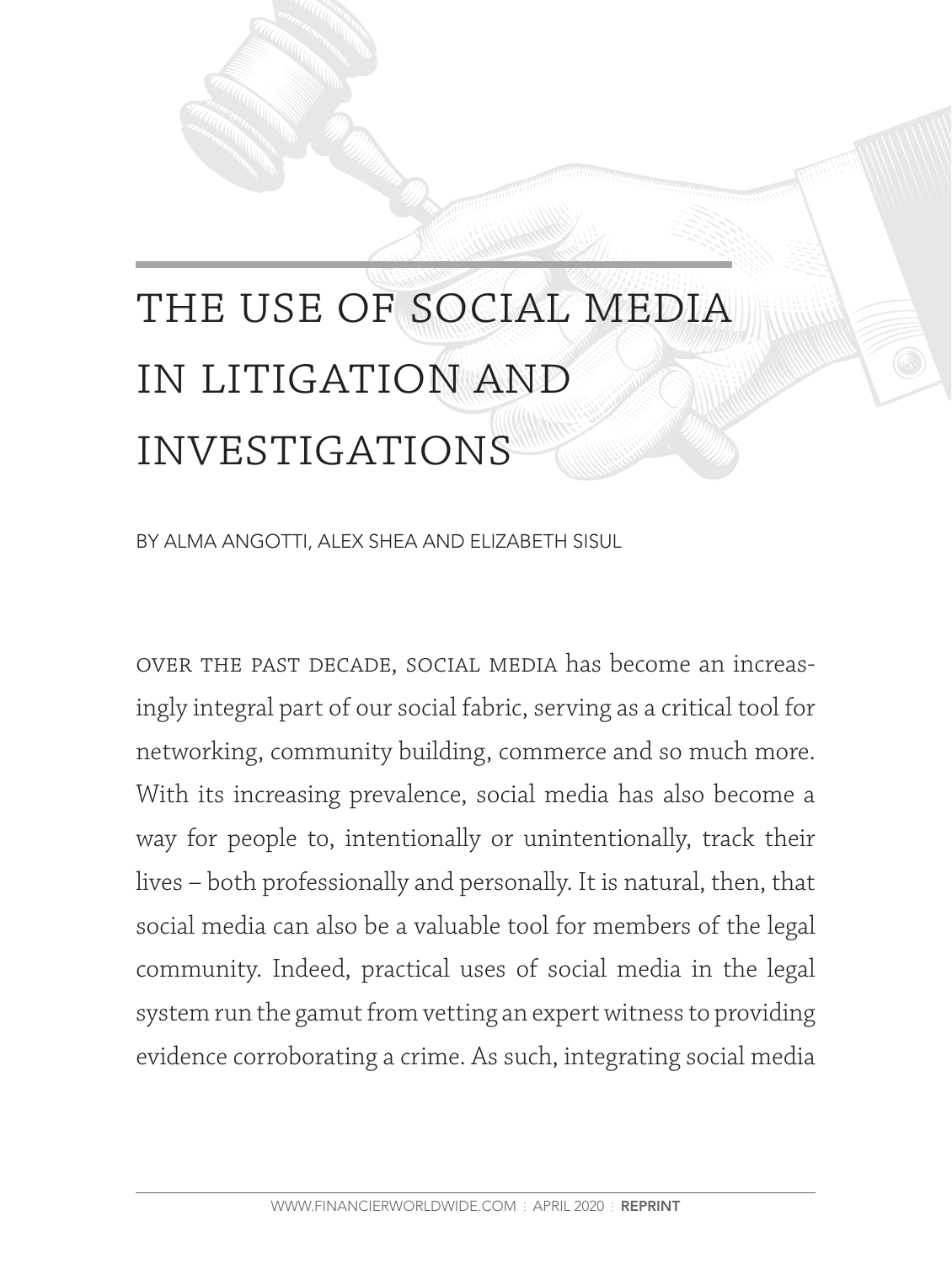into one's work has become the norm, rather than the exception.

With the increased use of social media by public and private practitioners, advanced methods of collecting and analysing social media data, also known as social media intelligence (SOC-MINT), have become an important means of obtaining information. SOCMINT is much more than looking at someone's profile page. SOCMINT uses big data, data analytics and critical technology, such as natural language processing, to provide highly precise and meaningful findings. This information can then be used for purposes such as tracking geographic locations, identifying and tracing assets, identifying red flags and vulnerabilities, and understanding the public conversation regarding relevant people, business and events. For this reason, the applications for SOC-MINT in litigation and investigations are far-reaching.

The following article will show how governments are employing some of these tactics and provide insight into the creation and application of SOCMINT.

#### **government use of social media**

As social media has become more prevalent, law enforcement has dedicated increased resources to building its social media ca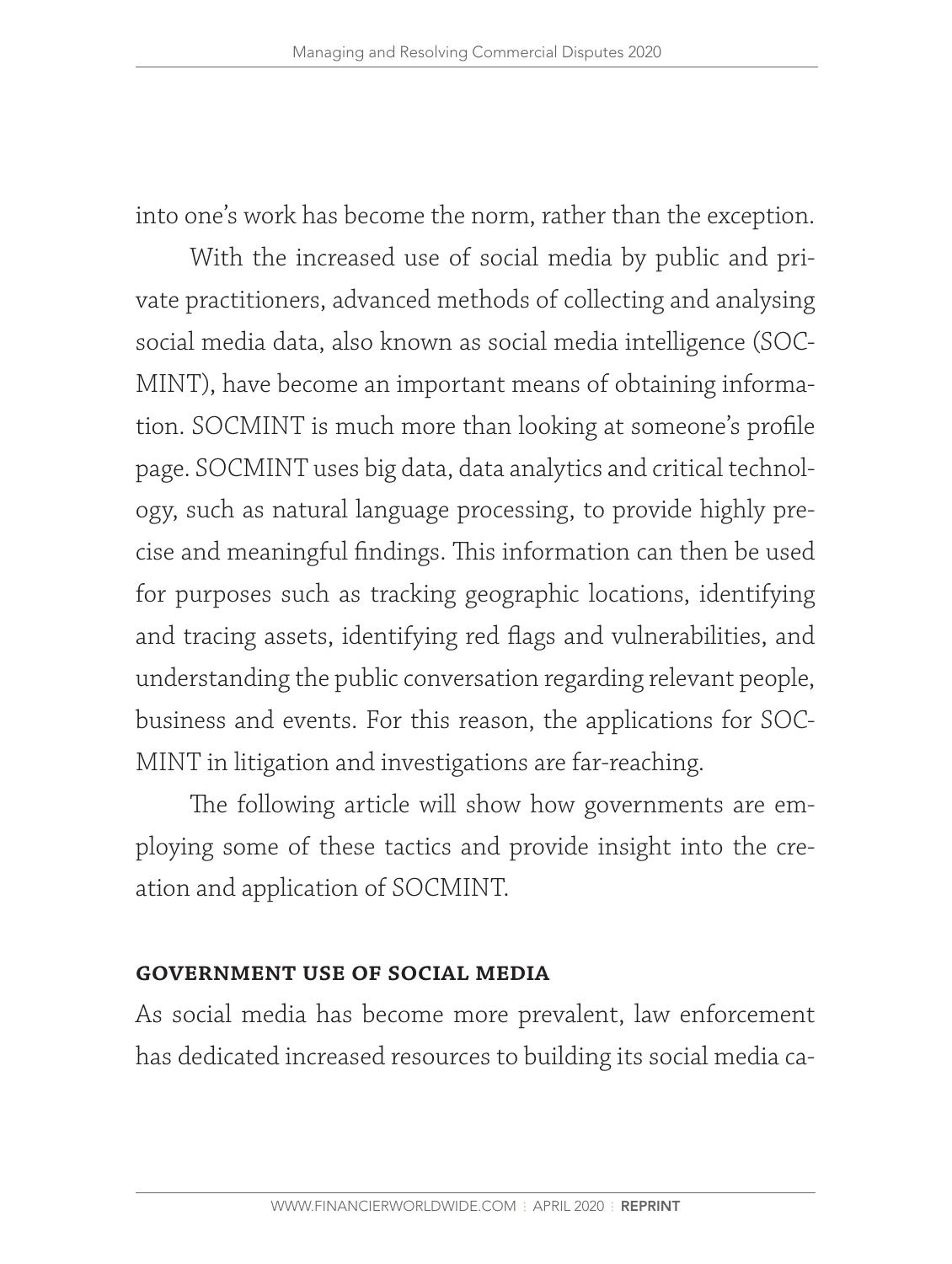pabilities. In a study conducted by LexisNexis Risk Solutions, 81 percent of law enforcement professionals reported using social media in investigations. Below are a few examples.

The New York City Police Department (NYPD) created a social media unit that monitors social media in search of evidence of criminal activity. NYPD guidelines allow officers to monitor social media for information and leads and, with authorisation, to create online aliases. SOCMINT has enabled the NYPD to anticipate gang activity and identify sex trafficking and various types of fraud.

In December 2018, the Internal Revenue Service (IRS) sought to procure a tool that would enable the agency to mine social media platforms for evidence of tax evasion. According to the request for information, the IRS planned to use the tool for activities such as identifying instances of taxpayer-reported identify theft.

In December 2019, the French parliament passed a law that allows French tax authorities to search social media for evidence of tax evasion. As examples of ways in which the authorities might use social media in their investigations, French budget minister Gérald Darmanin stated that they could monitor indi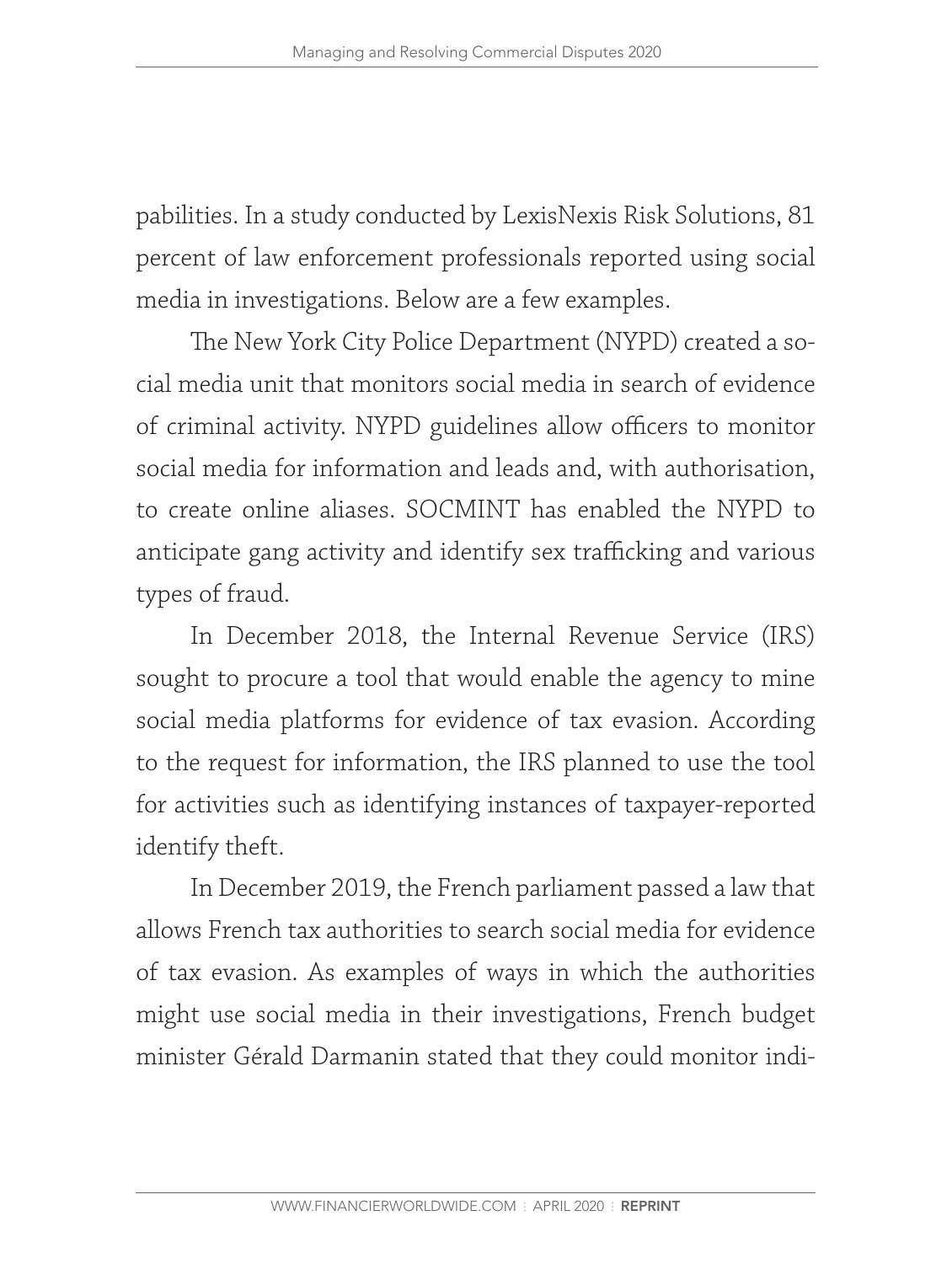viduals who regularly posted photographs in France, yet claimed they were not residents of France, or compare photographs evidencing an individual's lifestyle with his or her declared income.

The incorporation of social media into government investigations has positively impacted enforcement efforts. Two recent criminal cases, one domestic and one international, demonstrate some of the ways in which law enforcement uses social media in its investigations.

In September 2019, the District of New Jersey filed a complaint against Rubbin Sarpong for conspiracy to commit wire fraud based on his involvement in a scheme in which he and co-conspirators pretended to engage in romantic relationships with victims, who they then persuaded to send them large sums of money. As detailed in the charging documents, "[i]n Facebook and Instagram accounts, Mr Sarpong bragged about the money he was making by posting photographs of himself posing with large amounts of cash, as well as photographs of luxury vehicles and expensive designer clothing".

Law enforcement officers were able to connect the dates of some of these photographs to the dates of substantial wire transfers into Sarpong's account and withdrawals of large amounts of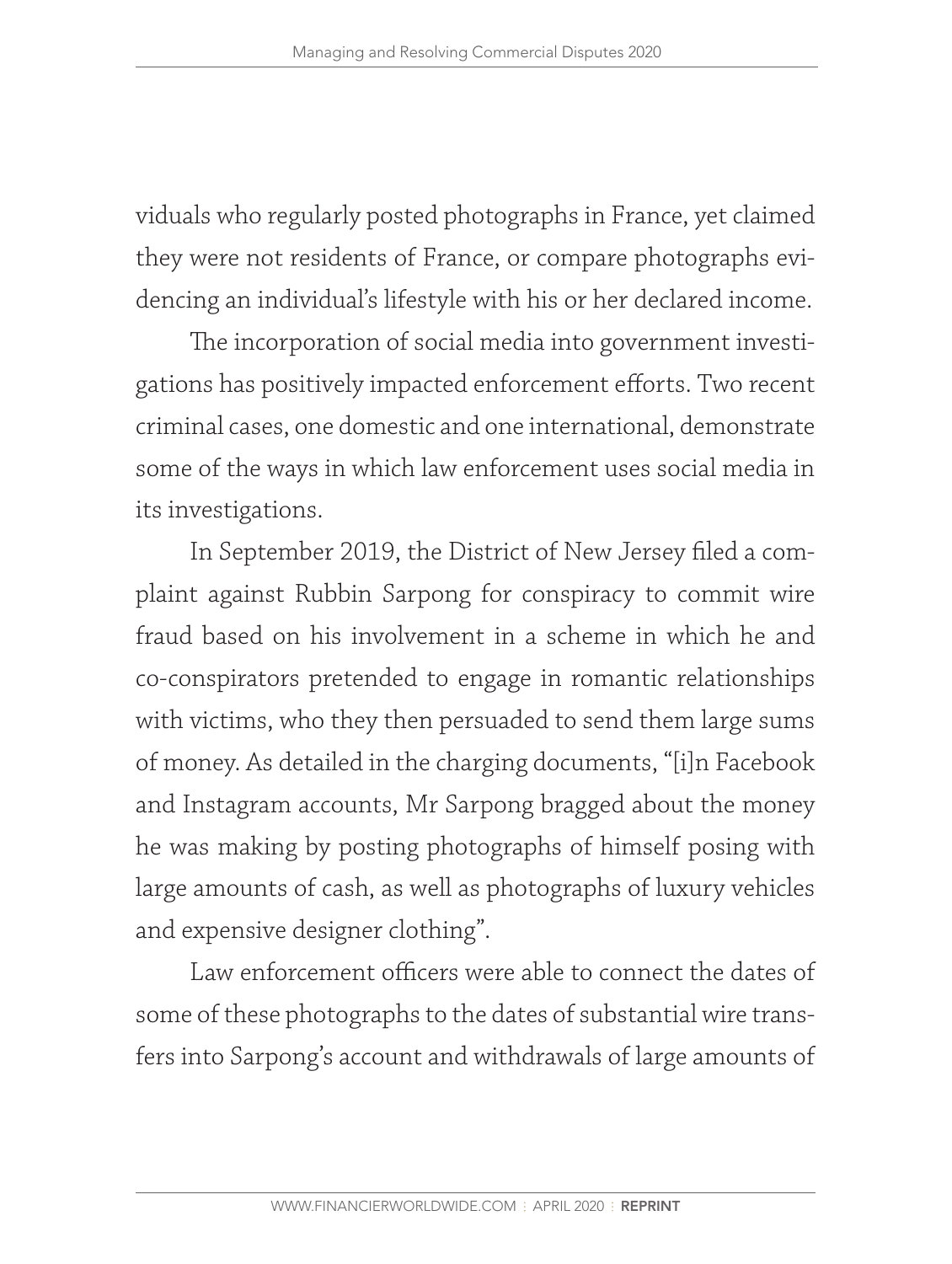cash. In addition, the charging papers described a post in which Mr Sarpong referred to a "Dubai millionaire", noting that one of the co-conspirators lived in Dubai. This evidence derived from social media served both to corroborate other evidence and paint an unfavourable picture of the defendant and his lifestyle.

Social media has also been used as a tool to aid in the prosecution of crimes internationally. In *Prosecutor v. Bemba et al.*, in the International Criminal Court, Jean-Pierre Bemba Gombo, who was charged with war crimes and crimes against humanity for his role in an armed conflict in the Central African Republic, was separately charged with witness interference for bribing witnesses to influence their testimony against Bemba. In the bribery case, investigators used photographs from Facebook to establish links between the individuals involved and corroborate other evidence.

#### **how to employ socmint in litigation and**

#### **investigations**

There is no doubt that governments are incorporating social media into their investigative practices. It is therefore important for legal professionals who do criminal or other government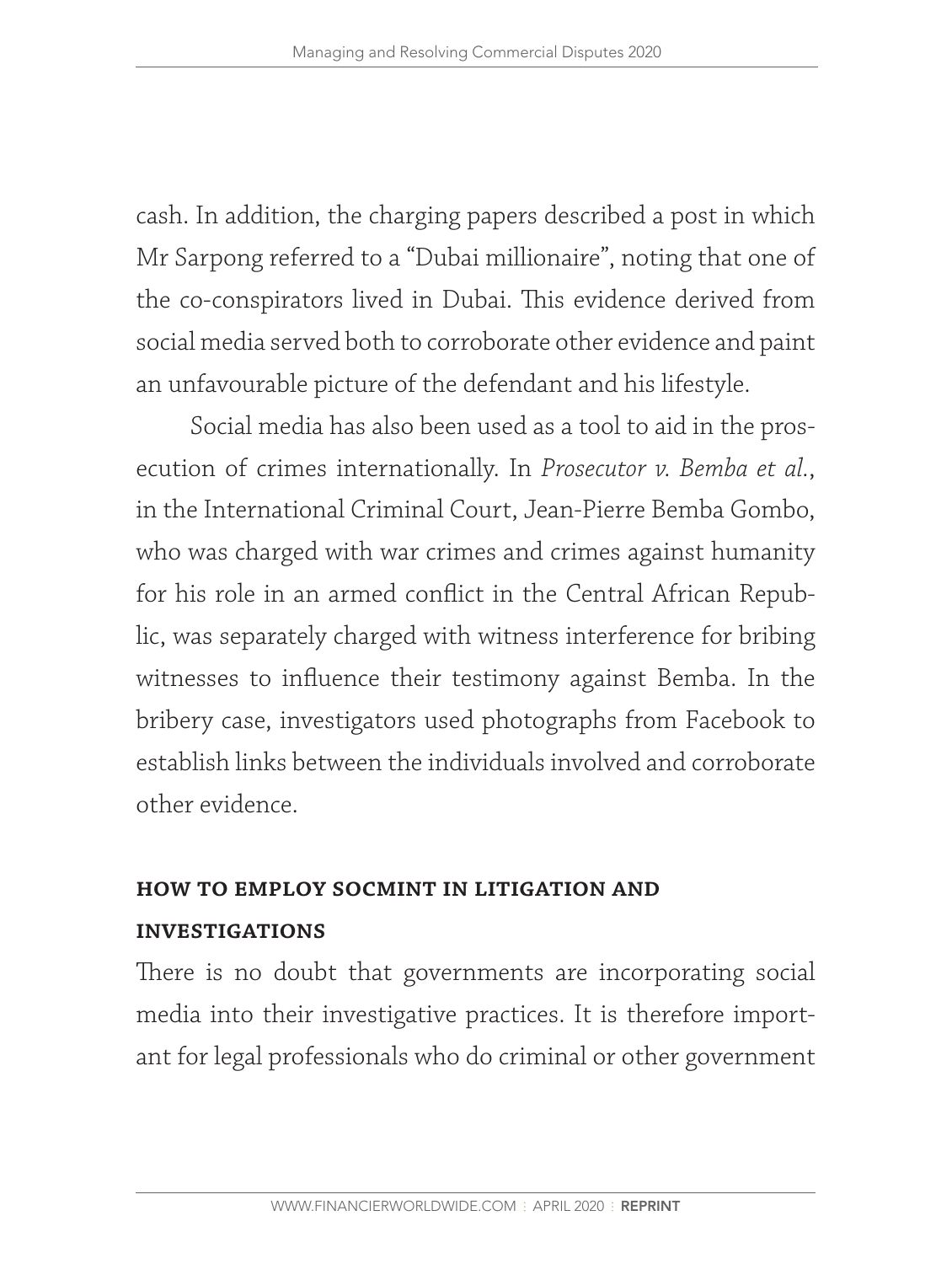work to have access to the same information and tools. When used effectively, SOCMINT can provide a window into a subject's thoughts, frame of mind and point of view, when other methods of obtaining this information, such as the ability to issue a subpoena or depose a subject, are unavailable. Indeed, because social media can provide a real-time account of a subject's activity, SOCMINT could be just as or more probative than testimony obtained through subpoenas or depositions. Moreover, by comparing a subject's social media activity across online forums and platforms, SOCMINT can also provide a lens through which one can identify deception or infer intent.

Having a comprehensive workplan is key to achieving meaningful results when using SOCMINT in litigation and investigations. An effective workplan should include the following steps.

First, conduct initial open-source research and determine the scope. It is critical to develop a thorough understanding of the types of data needed and the best means for collection. Sources of SOCMINT include not only those platforms with which most people are familiar, such as Facebook or Twitter, but also lesser-known online forums, such as Gab.com and dark web forums, which are frequently used for nefarious purposes (Gab is a social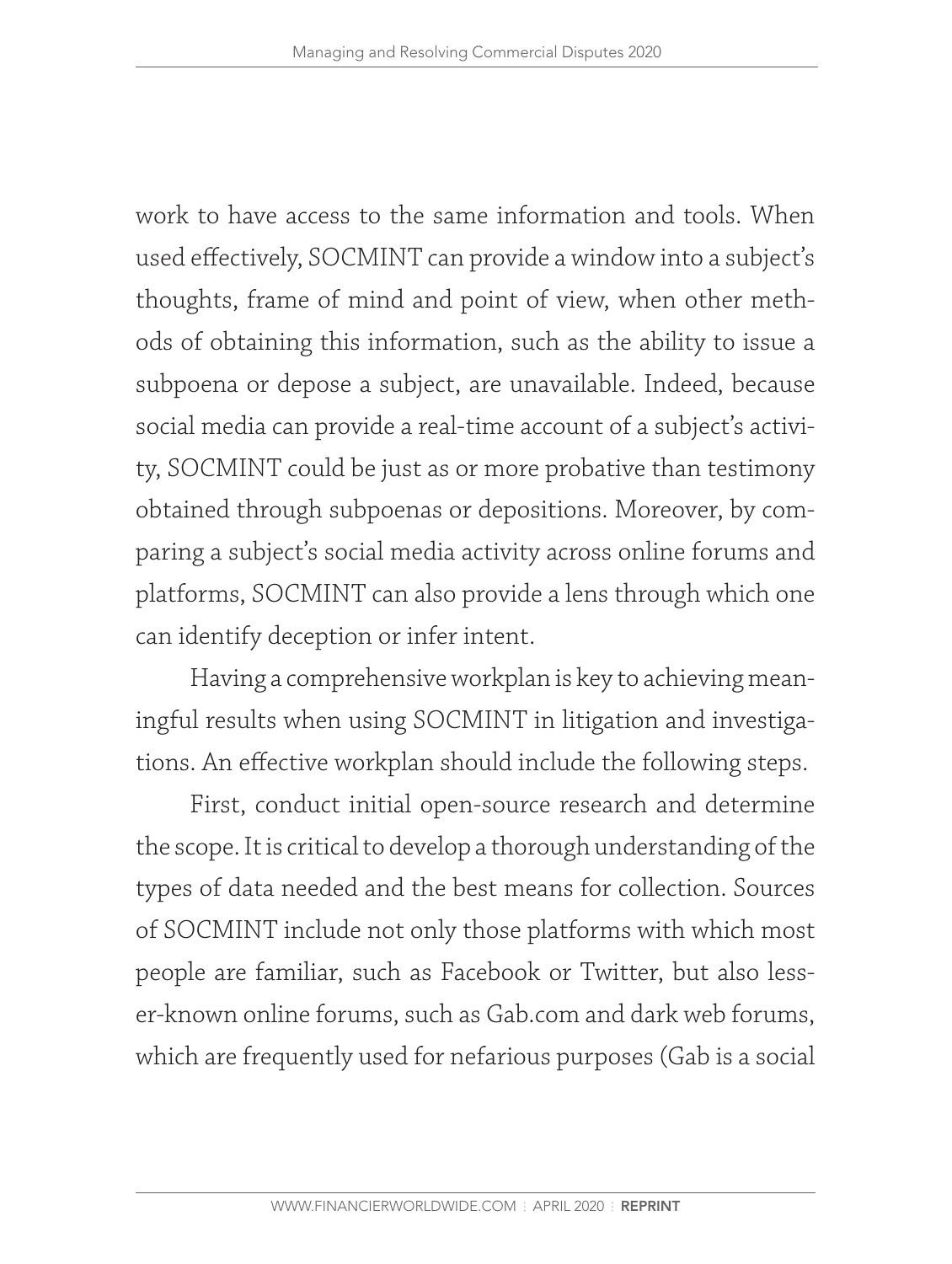media network that has been known to attract extremists based at least in part on its lack of user guidelines. The dark web refers to websites that cannot be accessed without special software and browsers. The dark web is frequently associated with criminal activity due to the high level of anonymity it provides its users).

Second, collect related information and create a discrete data set. Logic-based queries are often used to facilitate collection of relevant information, which can then be consolidated into a comprehensive data set. Proper data collection tools and knowledge of available and extractable metadata (i.e., data stored on the 'back end' of individual posts) are imperative, as they help assure access to data that has been deleted or removed by the user.

Third, process and clean the data. Processing and cleaning the data involves filtering out irrelevant data and validating content with the support of technology-enabled process efficiencies. This step is vital to ensuring the validity and integrity of each data set.

Finally, analyse the data. Once the data is clean, it should be structured in a way that provides for meaningful analysis and visualisation. Natural language processing technologies can also be applied to quantitatively and qualitatively evaluate patterns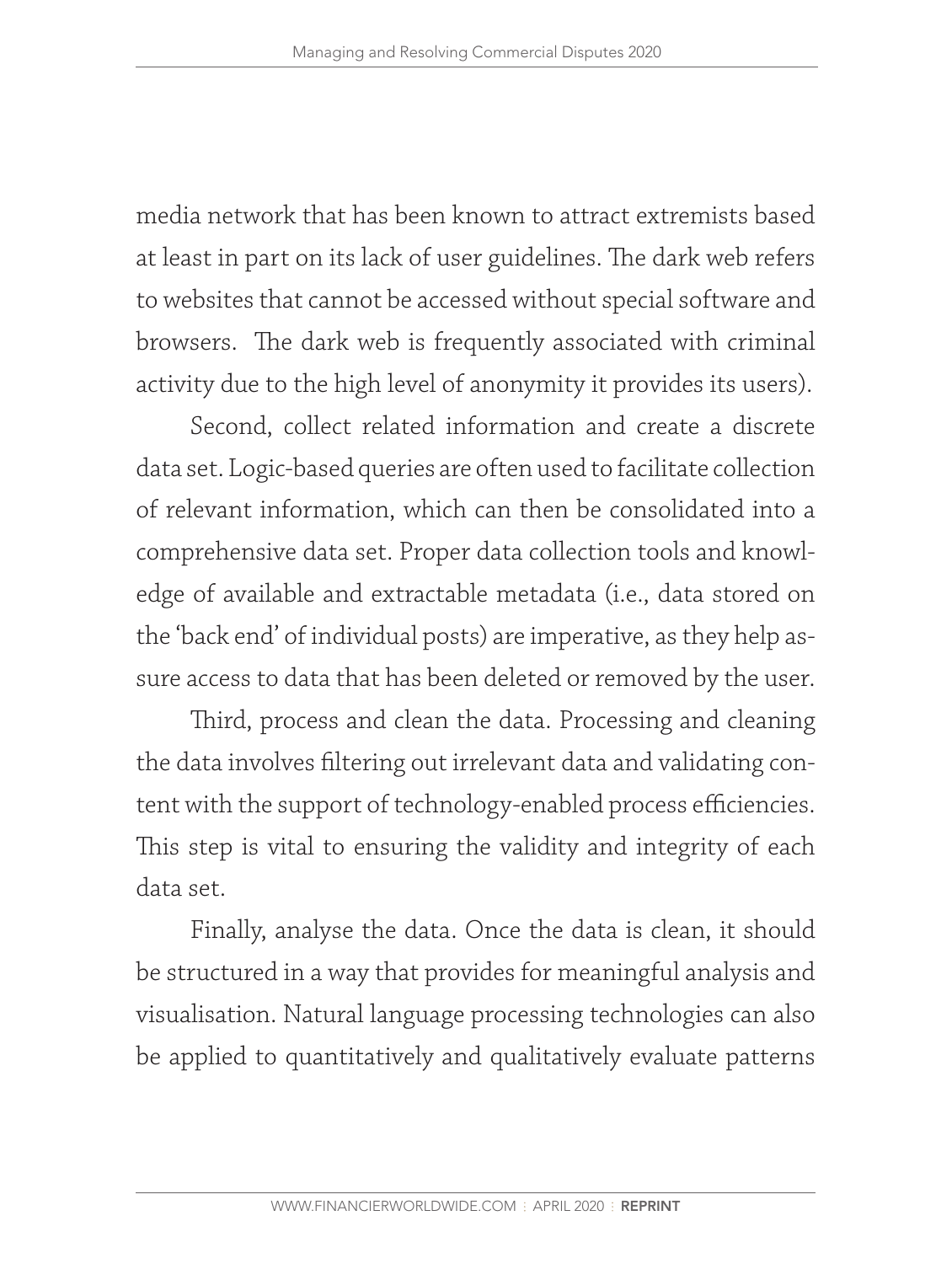and trends within the data.

SOCMINT provides legal professionals with an additional means of information-gathering that can help level the playing field in litigation and investigative matters. While the facts of each matter are unique, following these steps will help build a framework for delivering meaningful results.

### **conclusion**

Within the legal community, social media has many different applications. Social media is now routinely used in litigation and investigative matters, and it is incumbent on those doing this type of work to recognise and respond to this increasing reliance on social media. Those who recognise, and take advantage of, the value social media has in such matters will be well-positioned to effectively represent their clients.

 *Alma Angotti is a partner co-leads the global investigations and compliance practice, Alex Shea is a director and Elizabeth Sisul is a managing consultant at Guidehouse.*